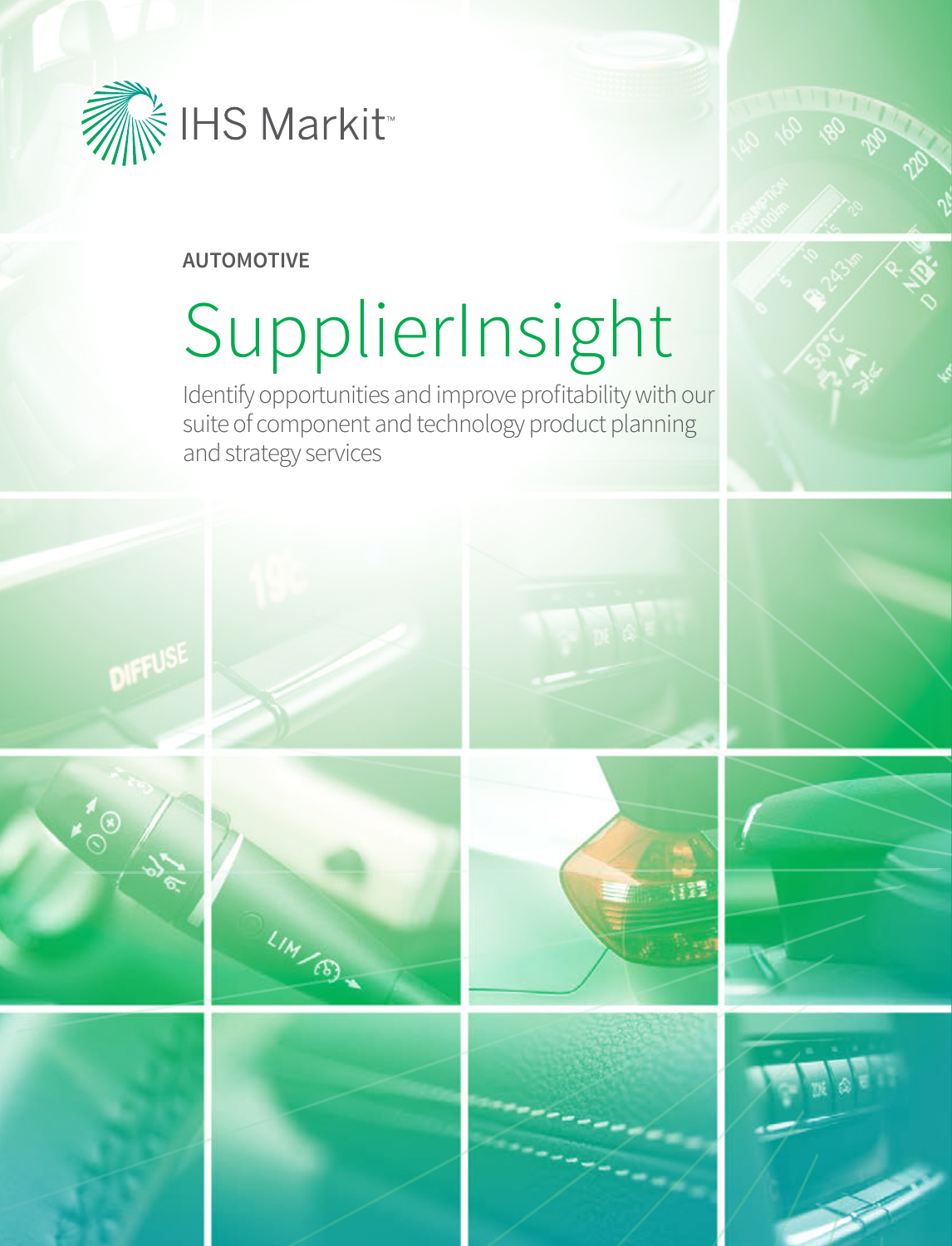

Staying abreast of automotive sector/topic-specific developments, trends, and competitive activity can be time-consuming. With many sources available, it is ofen dificult to fnd critical and reliable market information that stakeholders of the automotive industry need. Conducting business analysis, product, or market strategy assessments without validated market data is risky. SupplierInsight provides the ability to access the wealth of recognized thought leadership, data, and analysis from IHS Automotive on a broad spectrum of industry topics and sectors.

- Decipher future technology road maps and shifts
- ‒ Gain visibility on supply chain tiers and events
- ‒ Analyze OEMs' production and sourcing strategy

# IHS Automotive SupplierInsight

SupplierInsight offers a lens into more than a dozen vehicle component categories. Each service provides the insight you need to anticipate future demand, access competitive intelligence, and stay abreast of changing dynamics.

Examples of services covered include:

- ‒ Autonomous Driving
- ‒ Infotainment
- ‒ Services, Apps, and Software (SAS)
- ‒ User Interface and Experience (UI/UX)
- ‒ Lighting
- ‒ Electrical/ Electronics
- ‒ Interior Comfort and Passive Safety
- ‒ Thermal Management
- OEM Strategy
- Materials and Lightweighting
- ‒ Chassis
- ‒ E-Mobility
- Powertrain Components and Technologies

**WEIGHTEN** SupplierInsight A

IHS Automotive SupplierInsight home page

From key trends afecting today's business environment to forward-looking forecasts of future output, SupplierInsight provides the information you need to develop strategy for each of its services.

SupplierInsight's landing page is the gateway to IHS Automotive's component and technology research, thought leadership, and analysis. The home page enables you to access all services, view featured stories, scroll through a feed of the most recently added assets based on your preferences, or navigate assets by category/topic.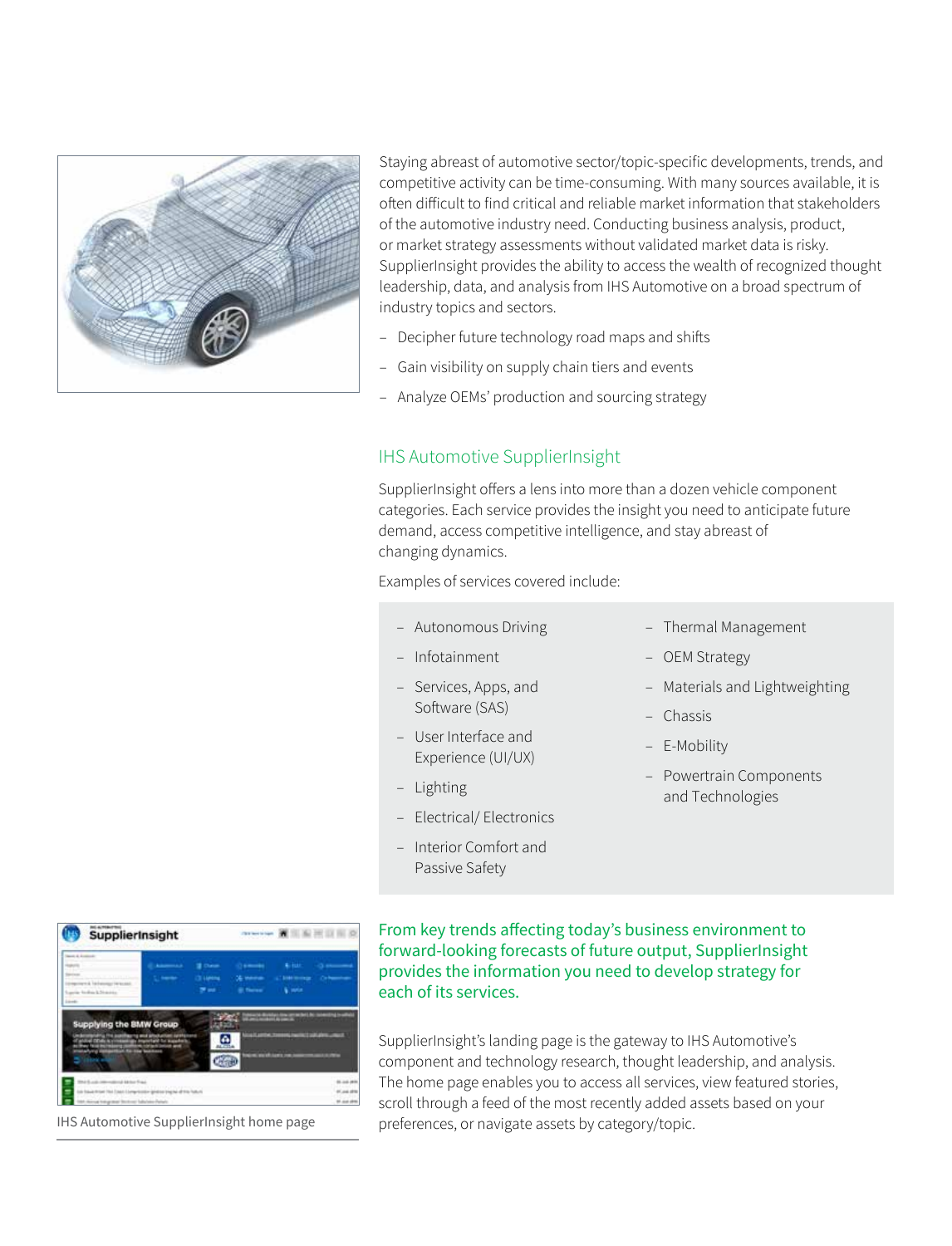# Asset categories

## News and analysis

Get analysis of industry news and gain our unique perspective on latest developments.



Access integrated commentary and dynamic charts on current and future trends



Identify and monitor suppliers' book of business



Gain an understanding of suppliers

#### Events

SupplierInsight maintains an ongoing list of industry events relevant to each service.

\* Content may vary per service

#### Reports

Access regional supplier and sectorial reports that provide statistics, forecasts, and trend analysis, all fueled by IHS Automotive component and technology analysts' thought leadership.

## Component and technology forecasts (separate subscription required)

Identify specific new business opportunities through a six-year forecast calendar of new programs, analyze technology deployment on a program level, and monitor OEM sourcing strategies for specific components.

## Supplier profiles and directory

Access key information on suppliers' current business as well as a list of current contracts gathered through IHS proprietary surveys of the supply base. More than 1,000 supplier profiles are available globally.